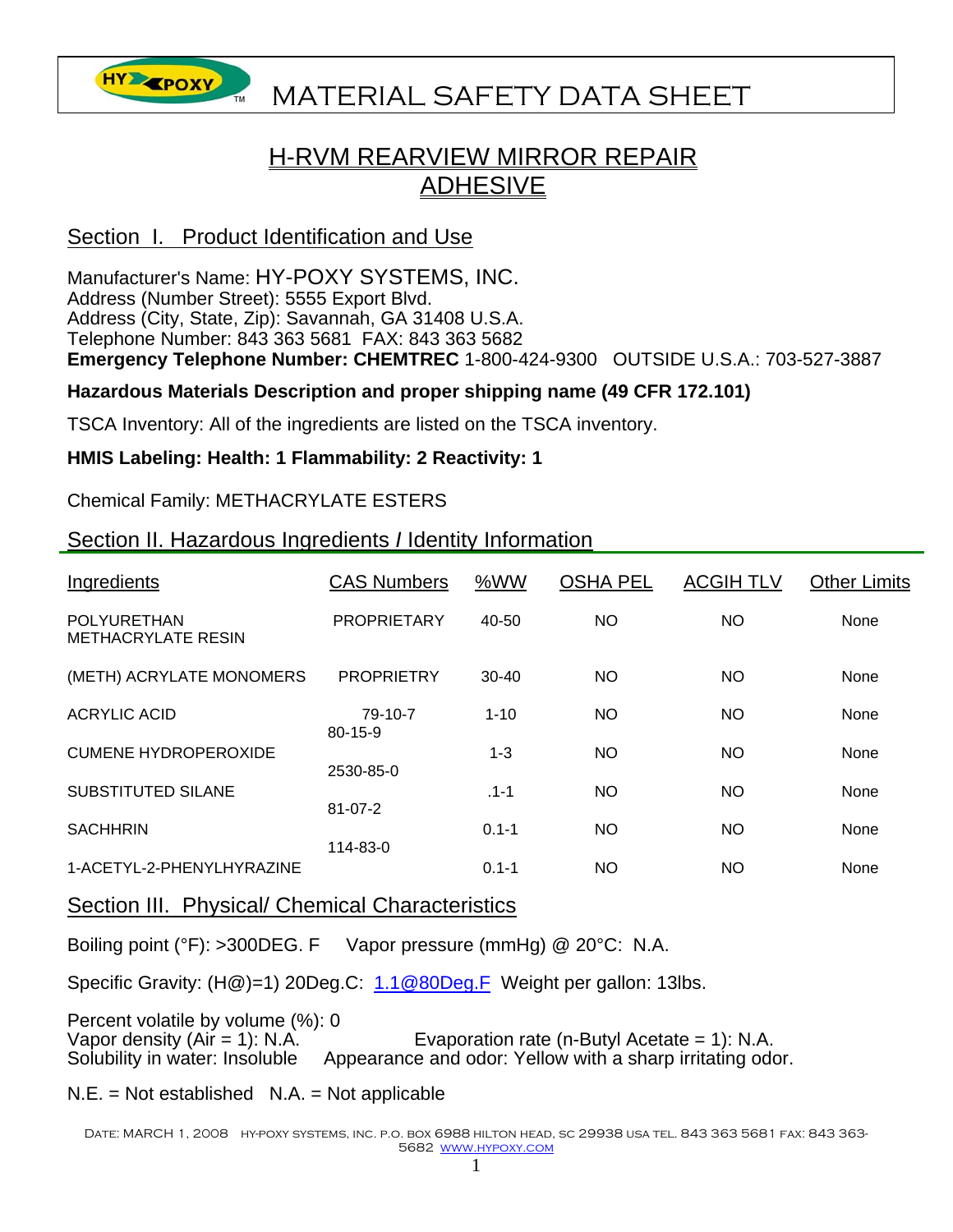

## Section IV. Fire and Explosion Hazard

Flash point (method used Cleveland open Cup): > 224°F (PMCC) Flammable limits: Upper: N.E. Lower: N.E.

Extinguishing media: Use water fog, foam, carbon dioxide (CO2) or dry chemical Special fire fighting procedures: Wear self-contained breathing apparatus and complete personal protective equipment. Remove all ignition sources. Use a water spray to cool fire exposed containers.

Unusual fire and explosive hazards: Possible exothermic reaction leading to substrate ignition and fume generation. Closed containers may rupture (due to buildup of pressure) when exposed to extreme heat. Toxic fumes will be evolved if this material burns.

 $N.E. = Not established N.A. = Not applicable$ 

## Section V. Health Hazard Data

Threshold Limit Value: N.E. Primary route(s) of entry: Ingestion, skin absorption, inhalation, eyes

Health hazard/effects of over exposure:

Inhalation: Heated vapors may cause respiratory irritation. Remove to fresh air. If breathing is difficult, seek medical attention.

Eyes: . Irritating to eyes.

Skin: May cause burns. May cause allergic reaction evidenced by rashes.

Ingestion: Not likely. The product will polymerize rapidly, adhering to the mouth. Ensure breathing passages are clear. Saliva will separate any solidified product within 2 days. Prevent accidental swallowing.

Chronic Effects of Overexposure: Prolonged contact with the skin may result in skin irritation and sensitization.

Carcinogenicity: This material is not considered to be carcinogenic by NTP, IARC or OSHA. Mutagenicity (Ames Test): Both positive and negative results for CAS# 25068-38-6.

Medical conditions aggravated by exposure: Pre-existing eye, skin and respiratory disorders may be aggravated by exposure to this product. Pre-existing skin or lung allergies may increase the chance of developing increased allergy symptoms.

Emergency and first aid procedures:

Inhalation: In case of exposure to a high concentration of vapor or mist, remove person to fresh air. Get medical attention if effects persist. Administer oxygen if necessary.

Eyes: Flush with plenty of warm water for at least 15 minutes and seek immediate medical attention.

Skin: Prolonged skin contact may result in dermatitis in sensitive persons. Remove contaminated clothing and wash contact area with soap and water. Wash clothing before reuse and discard contaminated leather articles.

Ingestion: If appreciable quantities are swallowed, seek medical attention. Do not induce vomiting. Dilute by giving water or milk to drink if victim is conscious. Keep individual calm. See doctor as soon as possible.